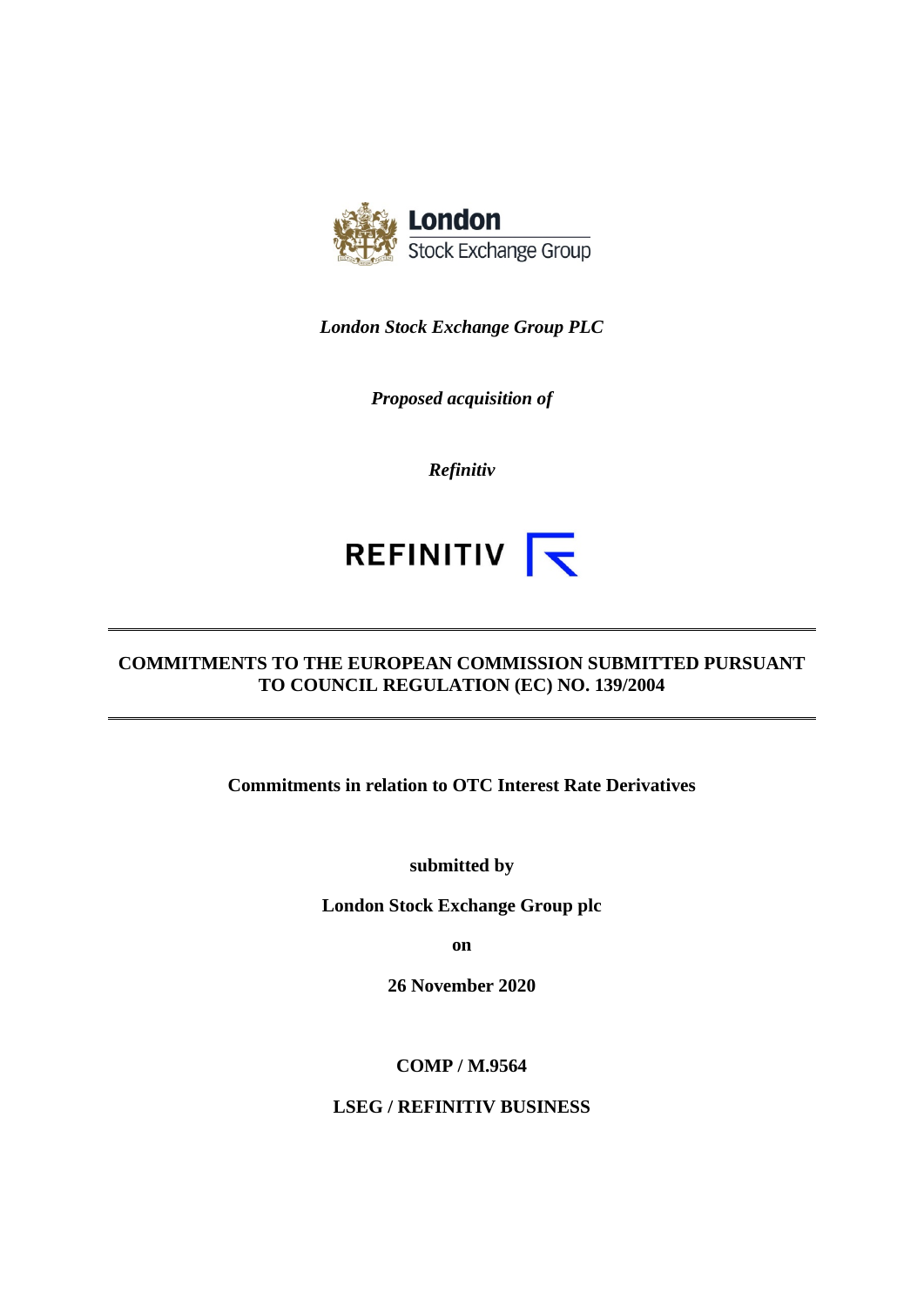Pursuant to Article 8(2) of Council Regulation (EC) No 139/2004 (the "*Merger Regulation*"), London Stock Exchange Group plc ("*LSEG*" or the "*Notifying Party*") hereby enters into the following Commitments (the "*Commitments*") vis-à-vis the European Commission (the "*Commission*") with a view to rendering the acquisition by LSEG of sole control over the Refinitiv business ("*Refinitiv*"; together with LSEG the "*Parties*") (the "*Concentration*") compatible with the internal market and the functioning of the EEA Agreement.

This text shall be interpreted in light of the Commission's decision pursuant to Article 8(2) of the Merger Regulation to declare the Concentration compatible with the internal market and the functioning of the EEA Agreement (the "*Decision*"), in the general framework of European Union law, in particular in light of the Merger Regulation, and by reference to the Commission Notice on remedies acceptable under Council Regulation (EC) No 139/2004 and under Commission Regulation (EC) No 802/2004 (the "*Remedies Notice*").

# **Section A. Definitions**

1. For the purpose of the Commitments, the following terms shall have the following meaning:

**Affiliated Undertakings** means undertakings controlled by the Parties and/or by the ultimate parents of the Parties, whereby the notion of control shall be interpreted pursuant to Article 3 of the Merger Regulation and in light of the Commission Consolidated Jurisdictional Notice under Council Regulation (EC) No 139/2004 on the control of concentrations between undertakings.

**Best efforts** obligations shall be interpreted in light of the Commission's decision pursuant to Article 8(2) of the Merger Regulation to declare the Concentration compatible with the internal market and the functioning of the EEA Agreement, the Merger Regulation and the general principles of EU law. Any interpretation that may be given to this term under the law of other jurisdictions is not relevant solely for the purpose of interpreting and/or implementing the Commitments.

**CCP** means a legal person that interposes itself between the counterparties to the contracts traded on one or more financial markets, becoming the buyer to every seller and the seller to every buyer.

**Clearing** means the process of establishing positions, including the calculation of net obligations, and ensuring that financial instruments, cash, or both, are available to secure the exposures arising from those positions.

**Clearing Fees** means all fixed and variable elements payable to LSEG by a Clearing Member or Client for Clearing of OTC IRD contracts, as well as any potential fees payable by Trading Venues and/or Middleware Providers, if applicable e.g., access fees. This includes, and is not necessarily limited to (i) LCH SwapClear Clearing Member fees (including any volume-based fee plans, product specific pricing plans, and new Clearing Member onboarding fees); (ii) LCH SwapClear Client Clearing fees (including any volume-based fee plans, booking fees, maintenance fees and account fees); and (iii) ICE Libor fees (where applicable), payable for the provision of services required for the Clearing of any OTC IRD contract.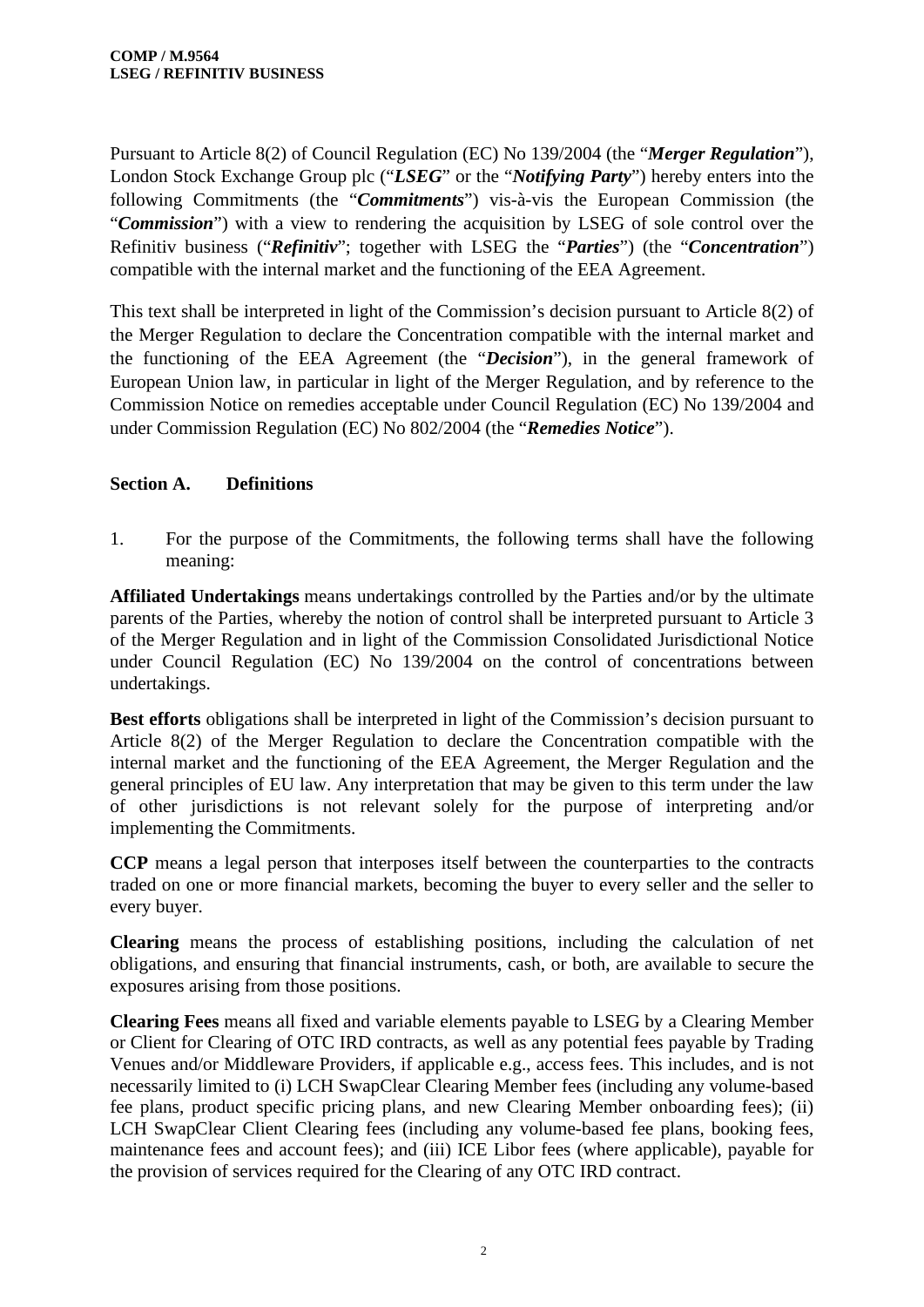**Clearing Member** means an undertaking which participates in a CCP and which is responsible for discharging the financial obligations arising from that participation.

**Client** means an undertaking with a contractual relationship with a Clearing Member of a CCP which enables that Clearing Member to clear on its behalf.

**Closing** means closing of the Concentration.

**Commitment Period** means ten years from the date of the Decision.

**Complainant** means any OTC IRD Trading Venue regardless of location or any Middleware Provider regardless of location which has submitted a written complaint to LSEG (with a copy to the Monitoring Trustee) pursuant to the process set out in Section E of these Commitments that LSEG is not complying with these Commitments.

**Confidential Information** means any business secrets, know-how, commercial information, or any other information of a proprietary nature that is not in the public domain.

**Conflict of Interest** means any conflict of interest that could impair the Monitoring Trustee's objectivity and independence in discharging its duties under the Commitments.

**Effective Date** means the date of adoption of the Decision.

**EMIR** means the European Market Infrastructure Regulation (Regulation (EU) No 648/2012 of the European Parliament and of the Council of 4 July 2012 on OTC derivatives, central counterparties and trade repositories), as amended from time to time, as well as new legislation, which replaces this Regulation (EU) No 648/2012.

**LCH Ltd** means LCH's UK-registered Clearing house, incorporated in England and Wales (registered number 25932), whose principal office is at Aldgate House, 33 Aldgate High Street, London EC3N 1EA.

**LCH Rulebook** means the applicable rules of LCH Ltd as published at https://www.lch.com/resources/rules-and-regulations/ltd-rulebooks (or any replacement or successor websites), as amended from time to time (which shall include both the Rulebook and FCM Rulebook, as defined therein).

**LCH SwapClear** (or **SwapClear**) means LCH Ltd's Clearing business responsible for the Clearing of OTC IRDs (including any successor business under a different name and/or housed in a different LSEG entity, as well as new legal entities directly or indirectly controlled by LSEG to whom LCH SwapClear's clearing business is transferred in whole or in part).

**Middleware Provider** means a system or facility, such as an exchange, a clearing house, a swap execution facility, a designated contract market, trade confirmation or affirmation system or other similar venue or system, which is able to submit confirmed OTC IRD transactions for Clearing to any authorised or recognised CCP, such as MarkitWire and Traiana (and excludes, for the avoidance of doubt, Trading Venues directly connected to LCH SwapClear via the ClearLink API).

**Monitoring Trustee** means one or more natural or legal person(s) who is/are approved by the Commission and appointed by LSEG, and who has/have the duty to monitor LSEG's compliance with the conditions and obligations attached to the Decision.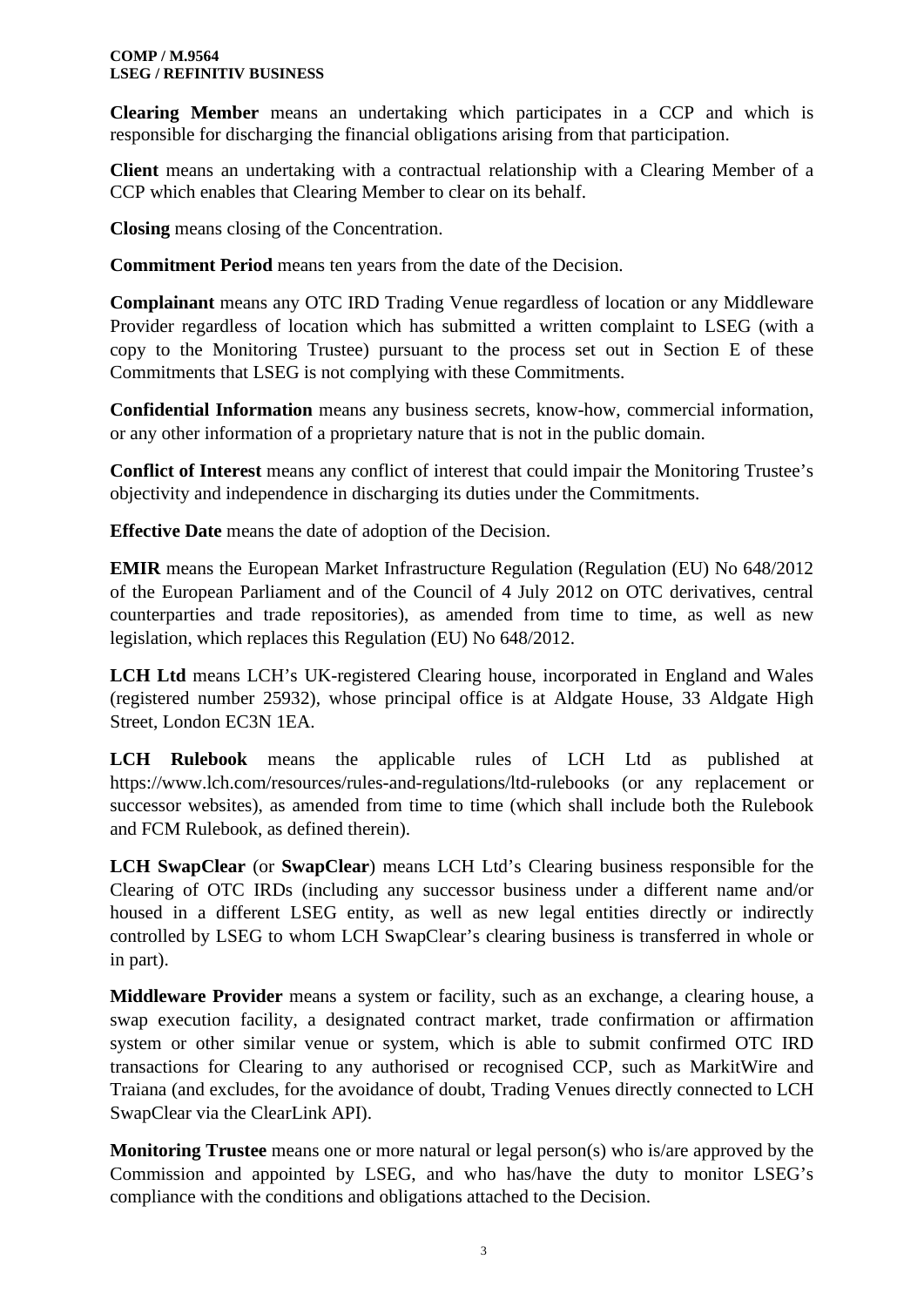**OTC IRD** means any derivative contract, which is a financial instrument based on a future exposure to an underlying benchmark rate, composite index, or reference basket of securities whose value is affected by changes in interest rates, and the execution of which does not take place on a regulated market within the meaning of Article 4(1)(14) of Directive 2004/39/EC or on a third-country market considered as equivalent to a regulated market in accordance with Article 19(6) of Directive 2004/39/EC. For the avoidance of doubts, this includes, but is not limited to, interest rate swaps, overnight index swaps, forward rate agreements, and inflation swaps.

**OTC IRD Clearing Services** means services provided by LSEG's CCPs required for their Clearing of OTC IRDs. These services are currently provided by LCH SwapClear.

**Tradeweb** means Tradeweb Markets Inc., an independent US publicly-traded company, incorporated in Delaware, United States and whose principal office is at 1177 Avenue of the Americas New York, New York 10036, United States (including any successor business under a different name and/or housed in a different LSEG entity, as well as new legal entities directly or indirectly controlled by LSEG to whom Tradeweb's trading business is transferred in whole or in part).

**Trading Venue** means a 'trading venue' as defined under EMIR, i.e. a system operated by an investment firm or a market operator within the meaning of Article  $4(1)(1)$  and  $4(1)(13)$  of Directive 2004/39/EC other than a systematic internaliser within the meaning of Article 4(1)(7) thereof, which brings together buying or selling interests in OTC IRDs in the system (including dealer-to-customer, dealer-to-dealer and/or customer-to-customer), in a way that results in a contract in accordance with Title II or III of that Directive.

# **Section B. The Commitments**

*Open access on non-discriminatory terms* 

- 2. LSEG commits to offer its global OTC IRD Clearing Services on an open access basis and that it will not engage in commercial strategies that would have the object or effect of discriminating based on the source of the OTC IRD trade submitted to LSEG for Clearing (and in particular to LCH SwapClear). This commitment applies to all OTC IRD Trading Venues and Middleware Providers, including for the avoidance of doubt any Trading Venues and Middleware Providers which request to be connected to LSEG (and in particular to LCH SwapClear) for OTC IRDs in the future, and irrespective of their location. For the avoidance of doubt, this requirement is without prejudice to LSEG's ability to treat differently (i) Trading Venues on the one hand, and Middleware Providers on the other hand; and (ii) different Trading Venues or different Middleware Providers where the objective technical specificities of either justify it.
- 3. By these commitments LSEG commits to not engage in commercial strategies in relation to OTC IRD Clearing Services (including via LCH SwapClear or by LSEG, including via LCH SwapClear, coordinating its activities or strategies with Tradeweb<sup>1</sup>) that have the object or the effect of foreclosing Trading Venues and

<sup>&</sup>lt;sup>1</sup> While Tradeweb is not a signatory to these Commitments and so is not bound by them, they do apply to LSEG in its capacity as a majority shareholder of Tradeweb.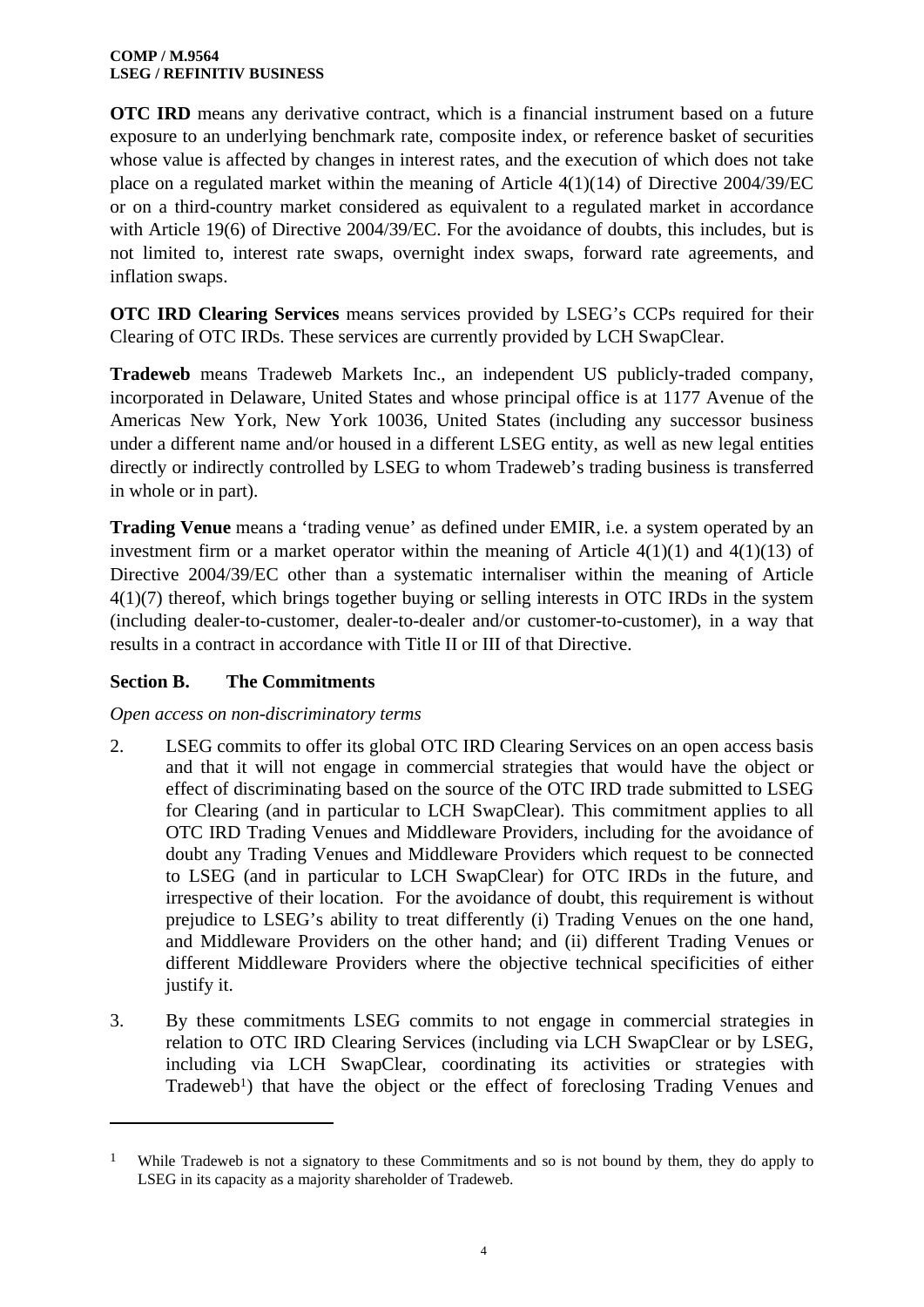Middleware Providers by applying discriminatory conditions to, on the one hand, trades executed on or from Tradeweb, and on the other hand, trades executed on or from other Trading Venues than Tradeweb and/or Middleware Providers, including in terms of price (e.g. Clearing Fees), service level and service offering, technical, operational or service quality requirements, cooperation and innovation or new product launches. LSEG specifically makes the following commitments with respect to OTC IRD Clearing Services:

- (a) LSEG (and in particular LCH SwapClear) will continue to comply with all regulatory requirements set out in EMIR (as may be amended from time to time) to the extent applicable to the non-discriminatory and transparent Clearing of OTC IRDs, including the Article 7 EMIR provisions that would otherwise apply to EU-recognised CCPs only.<sup>2</sup> These Commitments will continue in full force and effect for the Commitment Period, irrespective of the nature and scope of any future trade agreement concluded between the European Union and the United Kingdom (or the absence thereof);
- (b) LSEG (and in particular LCH SwapClear) will apply all regulatory requirements set out in EMIR (as may be amended from time to time) to the extent applicable to the non-discriminatory and transparent Clearing of OTC IRDs to any Middleware Provider in the same manner as they are applicable to Trading Venues, again irrespective of the nature and scope of any future trade agreement concluded between the European Union and the United Kingdom (or the absence thereof);
- (c) LSEG (and in particular LCH SwapClear) will strengthen and enhance its existing open access model and non-discriminatory business practices in relation to any Trading Venues and Middleware Providers through which trades are submitted to LSEG (and in particular to LCH SwapClear) for Clearing and that are connected to LSEG (and in particular to LCH SwapClear) for Clearing from time to time. In particular, LSEG:
	- i. will:
		- (i) ensure that all current and future Clearing Fees and compression fees (if the Clearing Member uses a compression service of LSEG) will be set in a transparent manner and will be nondiscriminatory between Trading Venues and Middleware Providers; and
		- (ii) in respect of its OTC IRD Clearing Services, not coordinate its pricing, including with Tradeweb, e.g. by way of crosssubsidization or bundling in relation to OTC IRD products cleared by LSEG (and in particular LCH SwapClear) and/or offered for trading by Tradeweb – in a way that could result in LSEG (and in particular LCH SwapClear) engaging in indirect price or cost discrimination between Tradeweb and other

<sup>2</sup> For the purpose of these Commitments, "competent authority" of the CCP in Article 7 EMIR shall mean the UK Bank of England in respect of LCH SwapClear.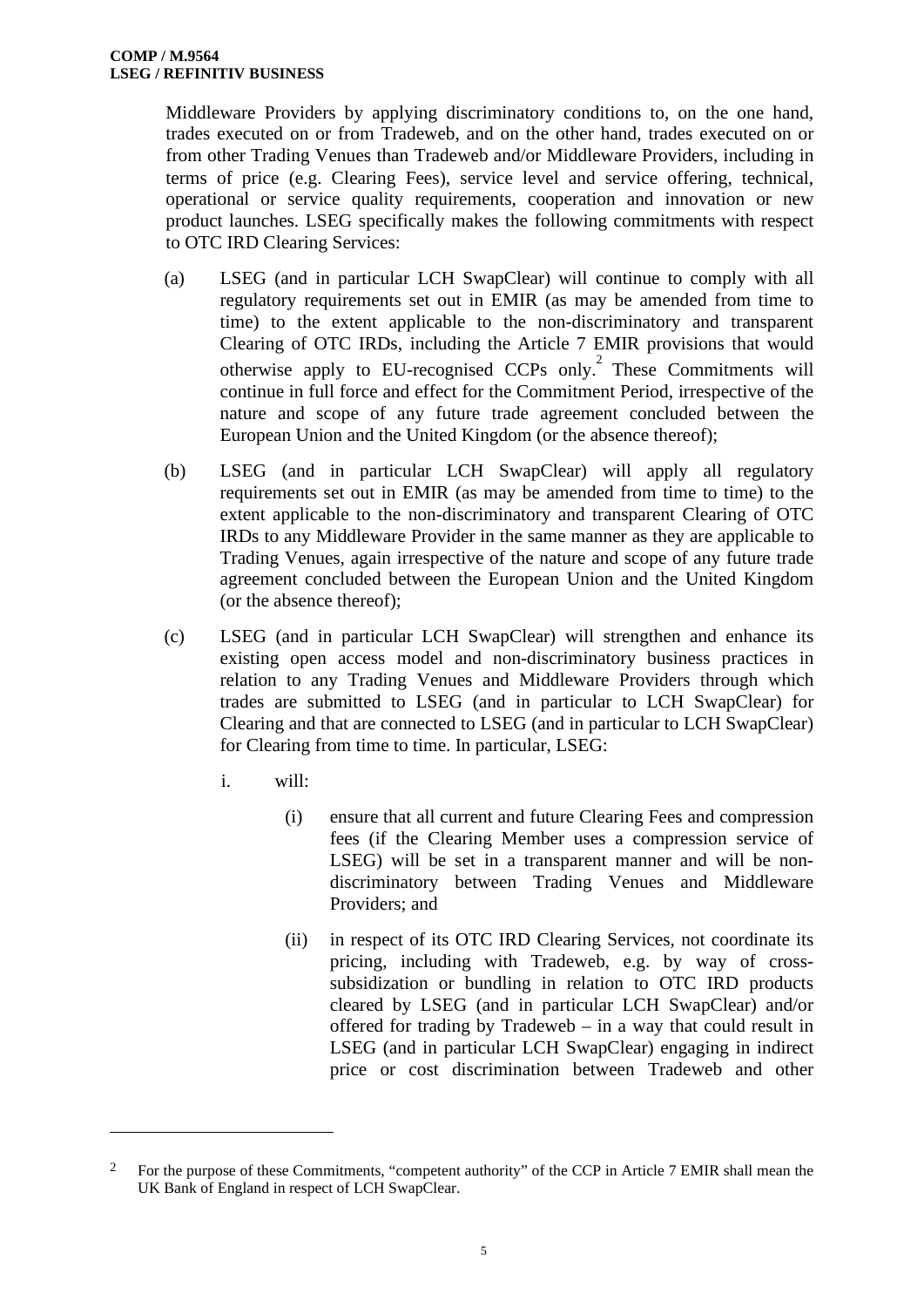Trading Venues and Middleware Providers or otherwise based on a trade's route to Clearing;

- ii. will guarantee non-discriminatory treatment in respect of service levels (including but not limited to the time period within which LCH SwapClear will accept or not accept the OTC IRD trade for Clearing). technical specifications and operational standards (including interoperability requirements) that must be met by Trading Venues and Middleware Providers to maintain connectivity to LCH SwapClear, and functionalities offered by LCH SwapClear, including by:
	- (i) guaranteeing that the quality and/or service levels of its OTC IRD Clearing Services and related workflow functionality is provided on a non-discriminatory basis, i.e. irrespective of the Trading Venue or Middleware Provider from which that customer's trade has originated. This includes (but is not limited to):
		- (A) accepting all OTC IRDs trades for Clearing as quickly as technologically practicable and on a non-discriminatory basis; and
		- (B) making available new workflow functionality at the same time to all Trading Venues and Middleware Providers connected to LSEG for OTC IRDs Clearing on a non-discriminatory basis;
		- (ii) in order to ensure that all connected Trading Venues and Middleware Providers have an equal opportunity to adapt to any new processes or technical / operational requirements, LCH SwapClear will serve all connected Trading Venues and Middleware Providers notice of the nature and timing of any planned changes to technical or operational requirements as early as practicable under a best efforts obligation, and in any event no less than at least three months before such changes take effect, with technical specifications provided as early as practicable under a best efforts obligation, and in any event no less than at least one month before such changes take effect (unless otherwise approved by the Monitoring Trustee and then with as much advance notice as practicable), $3$  and with notice on the nature, timing and technical requirements of such changes being served to all connected Trading Venues and Middleware Providers

<sup>&</sup>lt;sup>3</sup> Where it has not been reasonably practicable for LSEG to observe the three-month or the one-month period for regulatory and/or risk management reasons (e.g. in the event of a cyber-attack), LSEG will not be required to seek approval, but will in any event inform the Monitoring Trustee as soon as practicable.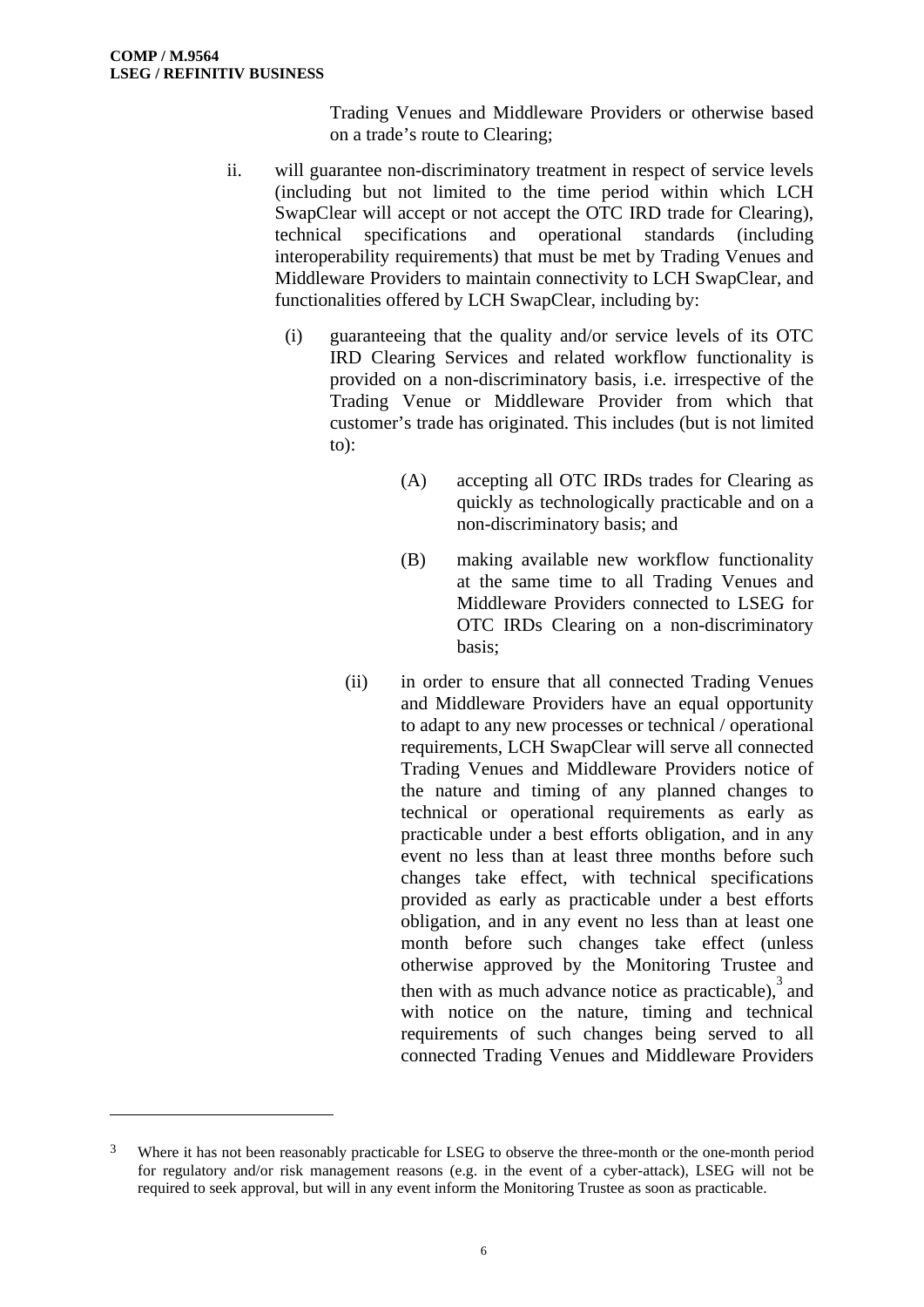on the same day in the same format, and with the same degree of substance and the same level of cooperation;

- (iii) LSEG (and in particular LCH SwapClear) will offer all existing and future key workflow functionalities for OTC IRD Clearing Services (to ensure consistent service levels) (i) on nondiscriminatory commercial terms; (ii) subject to nondiscriminatory technical and operational requirements; and (iii) no later than they are made available to Tradeweb; and
- iii. will cooperate on a non-discriminatory basis in relation to OTC IRD Clearing Services with Trading Venues that want to introduce new OTC IRD products for Clearing,<sup>4</sup> including by:
	- (i) guaranteeing that LSEG (and in particular LCH SwapClear) will cooperate on a non-discriminatory basis with all Trading Venues and Middleware Providers for the launch of new or enhanced products for Clearing. This includes (but is not limited to):
		- (A) offering support with technical queries from Trading Venues and Middleware Providers on a non-discriminatory basis;
		- (B) ensuring specifications for new products (including margin requirements) are set in a non-discriminatory (i.e. Trading Venue- and Middleware Provider-agnostic) manner;
	- (ii) assessing, in good faith, under a best efforts obligation, and on a non-discriminatory basis, proposals from Trading Venues and Middleware Providers regarding new and enhanced products for Clearing, in particular by using the same analytical framework as applied to any proposals from Tradeweb;
	- (iii) updating all connected Trading Venues and Middleware Providers in respect of planned innovations and/or new product launches with respect to OTC IRD Clearing Services in the same manner, at the same time, via confidential quarterly updates (to the extent there are any such innovations or launches), which will be provided to all connected Trading Venues and Middleware Providers at the same time; and
	- (iv) guaranteeing that all new Clearing products adopted by LSEG (and in particular by LCH SwapClear) will be made available to all connected Trading Venues and Middleware Providers (i) on non-discriminatory commercial terms; (ii) subject to non-

<sup>&</sup>lt;sup>4</sup> In the unlikely event that a situation arises where LSEG considers that in order to bring a highly innovative product or service to market it needs to cooperate with an individual Trading Venue, where full compliance with the Commitments would otherwise prevent LSEG from doing so and therefore would prevent the innovative product or service from being developed, LSEG may raise this with the Monitoring Trustee who shall have the discretion to grant or refuse a dispensation from this paragraph 3(c)iii for such situation. The Monitoring Trustee will coordinate its decision with the Commission and inform LSEG of its decision.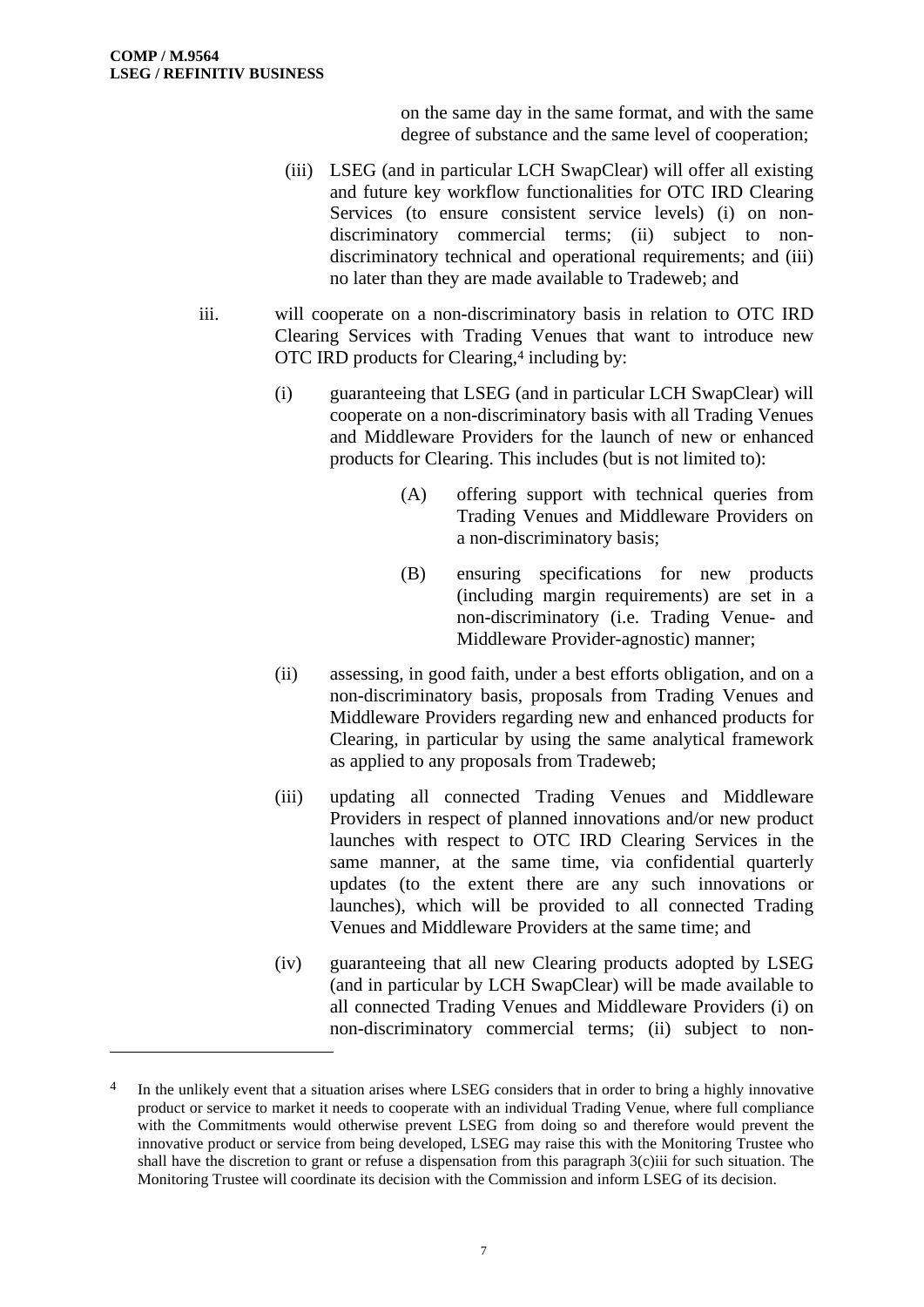discriminatory technical and operational requirements; and (iii) no later than they are made available to Tradeweb

unless this is prevented by the existence of third-party IP, confidentiality or other rights and, having used best efforts to obtain consent from the holder of such rights, consent to disclose this information is refused. $5$ 

- 4. LCH Ltd will use best efforts to incorporate into the LCH Rulebook LCH SwapClear's commitment to providing OTC IRD Clearing Services on an open access and non-discriminatory basis. The LCH Rulebook is subject to review by LCH's governance and regulators (including the Bank of England and United States Commodity Futures Trading Commission).
- 5. LSEG commits to establish appropriate ring-fencing and firewalls between its trading and clearing activities for OTC IRDs in order to ensure that any LSEG entities active in OTC IRD Clearing Services do not provide to LSEG's entities active in OTC IRD trading (and in particular Tradeweb for as long as LSEG holds a controlling shareholding in Tradeweb) any OTC IRD Clearing Services information about current and future: (i) prices (e.g. Clearing Fees and compression fees); (ii) technical, operational or service quality requirements; or (iii) innovation or new product launches, which other Trading Venues and Middleware Providers would not otherwise obtain at the same time. If Tradeweb obtains such information, the information will be communicated to other Trading Venues and Middleware Providers simultaneously, in the same format, and with the same degree of substance and the same level of cooperation.
- 6. For the sake of completeness, LSEG commits to ensure that any third-party suppliers that LSEG works with in relation to its OTC IRD Clearing Services will also be made aware of, and required to comply with, the ring-fencing and firewall obligations set out in paragraph 5 above.

# **Section C. Transparency in provision of OTC IRD Clearing Services**

- 7. LSEG will ensure that LCH SwapClear publishes, and makes easily accessible:
	- (a) standard terms of access for the provision of all OTC IRD Clearing Services on a secure website to any Trading Venue and Middleware Provider;<sup>6</sup>

<sup>5</sup> This exception preserves third parties' (including but not limited to Trading Venues and Middleware Providers) incentives to innovate. LSEG (and in particular LCH SwapClear) commits to implement robust ring-fencing arrangements to ensure third-party confidential proposals would not be disclosed to Tradeweb. For the same reason, nothing in these Commitments shall force LSEG to share Tradeweb confidential proposals with other Trading Venues and Middleware Providers without Tradeweb's consent. This preserves Tradeweb's incentives to innovate and its ability to compete independently and on the merits with other Trading Venues and Middleware Providers.

<sup>6</sup> For cyber security reasons LCH SwapClear considers that these specifications cannot be published on its public website. However, LCH SwapClear commits to publish on its public website and make easily accessible to any Trading Venue or Middleware Provider the information explaining how the Trading Venues and Middleware Providers can get access to the secure website.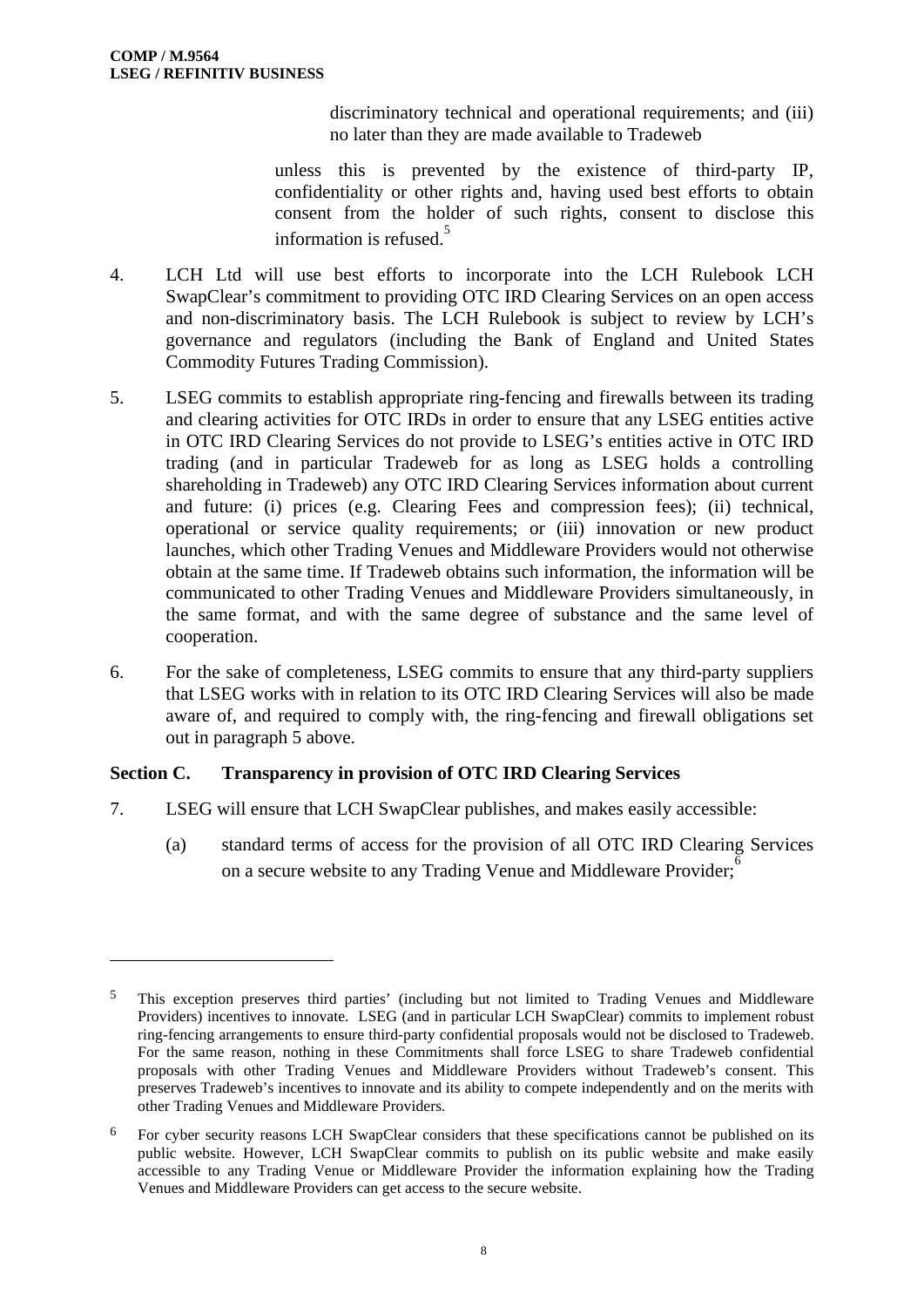- (b) Clearing Fees and compression fees, including clear statements that no discriminatory pricing based on choice of Trading Venue or Middleware Provider is permitted, on its public website;
- (c) technical and operational connectivity requirements applicable to all connected Trading Venues and Middleware Providers, including in respect of existing and future key workflow functionalities, and details of any upcoming technical changes and/or upgrades, which will be published on a secure website which any connected Trading Venue and Middleware Provider can access:
- (d) the terms of these Commitments, including the details of the fast track dispute resolution mechanism, including the timeframes within which LSEG will respond to any complaint received in connection with the Commitments, on its public website; and
- (e) the name and contact details of the Monitoring Trustee, on its public website.

# **Section D. Monitoring Trustee**

#### **I. Appointment procedure**

- 8. LSEG shall appoint a Monitoring Trustee to carry out the functions specified in these Commitments for a Monitoring Trustee.
- 9. The Monitoring Trustee shall:
	- (i) at the time of appointment, be independent of the Parties and their Affiliated Undertakings;
	- (ii) possess the necessary qualifications to carry out its mandate, for example have sufficient relevant experience; and
	- (iii) neither have nor become exposed to a Conflict of Interest during the Commitment Period and for one year after the Commitment Period ends.
- 10. The Monitoring Trustee shall be remunerated by LSEG in a way that does not impede the independent and effective fulfilment of its mandate.

#### *Proposal by LSEG*

- 11. No later than two weeks after the Effective Date, LSEG shall submit the name or names of one or more natural or legal persons whom LSEG proposes to appoint as the Monitoring Trustee to the Commission for approval. The proposal shall contain sufficient information for the Commission to verify that the person or persons proposed as Monitoring Trustee fulfil the requirements set out in paragraph 9 and shall include:
	- (i) the full terms of the proposed mandate, which shall include all provisions necessary to enable the Monitoring Trustee to fulfil its duties under these Commitments; and

<sup>7</sup> Ibid.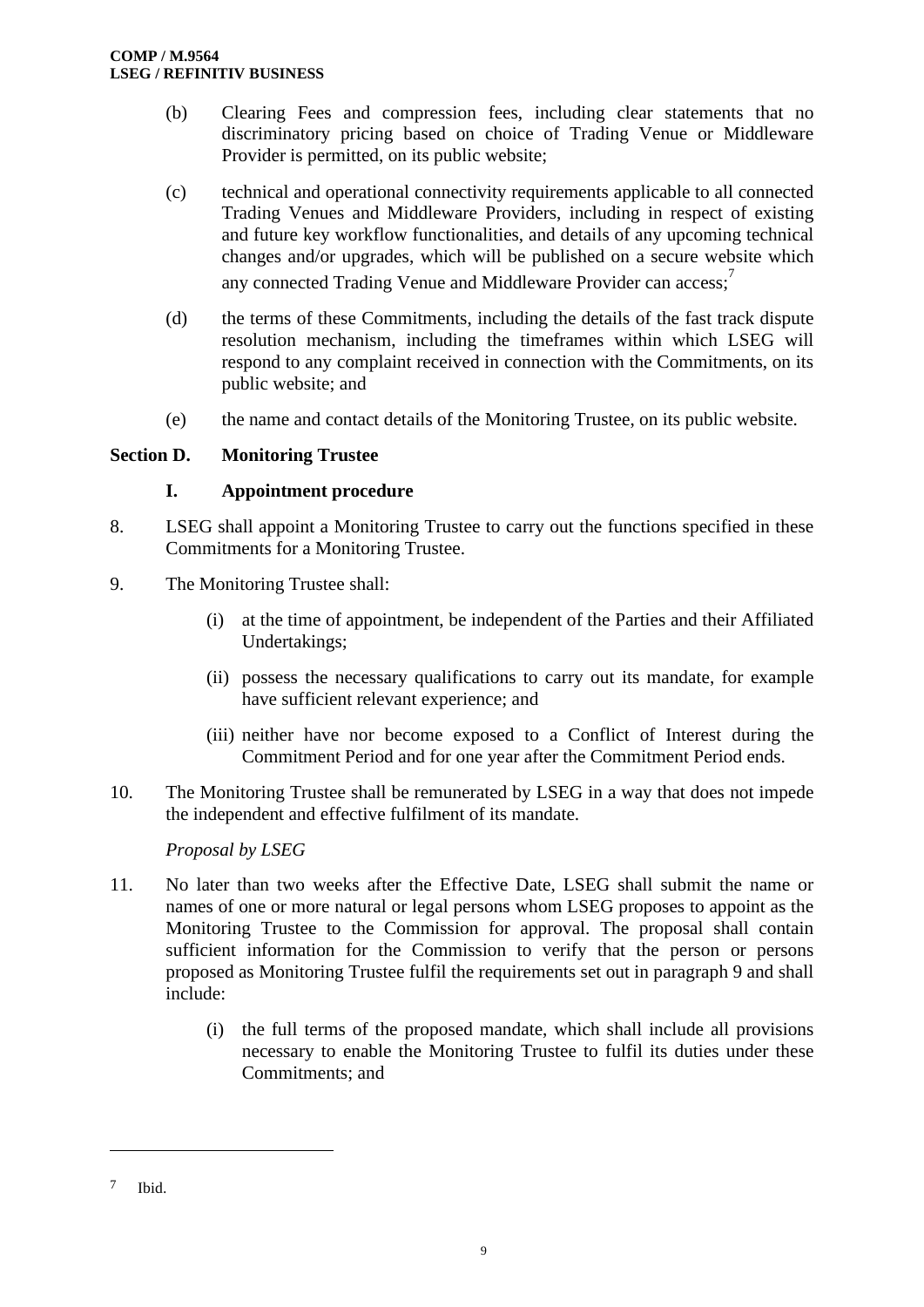(ii) the outline of a work plan which describes how the Monitoring Trustee intends to carry out its assigned tasks.

*Approval or rejection by the Commission* 

12. The Commission shall have the discretion to approve or reject the proposed Monitoring Trustee and to approve the proposed mandate subject to any modifications it deems necessary for the Monitoring Trustee to fulfil its obligations. If only one name is approved, LSEG shall appoint or cause to be appointed the person or persons concerned as Monitoring Trustee, in accordance with the mandate approved by the Commission. If more than one name is approved, LSEG shall be free to choose the Monitoring Trustee to be appointed from among the names approved. The Monitoring Trustee shall be appointed within one week of the Commission's approval, in accordance with the mandate approved by the Commission.

## *New proposal by LSEG*

13. If all the proposed Monitoring Trustees are rejected, LSEG shall submit the names of at least two more natural or legal persons within one week of being informed of the rejection, in accordance with paragraphs 8-12 of these Commitments.

*Trustee nominated by the Commission* 

14. If all further proposed Trustees are rejected by the Commission, the Commission shall nominate a Monitoring Trustee, whom LSEG shall appoint, or cause to be appointed, in accordance with a trustee mandate approved by the Commission.

## **II. Functions of the Monitoring Trustee**

- 15. The Monitoring Trustee shall assume its specified duties and obligations in order to ensure compliance with the Commitments. The Commission may, on its own initiative or at the request of the Monitoring Trustee or LSEG, give any orders or instructions to the Monitoring Trustee in order to ensure compliance with the conditions and obligations attached to the Decision.
- 16. The Monitoring Trustee shall:
	- (i) propose in its first report to the Commission a detailed work plan describing how it intends to monitor compliance with the obligations and conditions attached to the Decision;
	- (ii) monitor the implementation of and compliance with the Commitments, by LSEG, as set out in Sections B and C above;
	- (iii) act as a contact point for any requests by third parties in relation to the Commitments;
	- (iv) propose to LSEG such measures as the Monitoring Trustee considers necessary to ensure LSEG's compliance with the Commitments;
	- (v) provide to the Commission, sending LSEG a non-confidential copy at the same time, a written report regarding the compliance by LSEG with the Commitments within 15 days after the end of every reporting period, each period being (i) one month for the first six months post-Closing; (ii) three months for the remainder of the first two years; (iii) six months in years three and four; and (iv) 12 months for the remainder of the Commitment Period.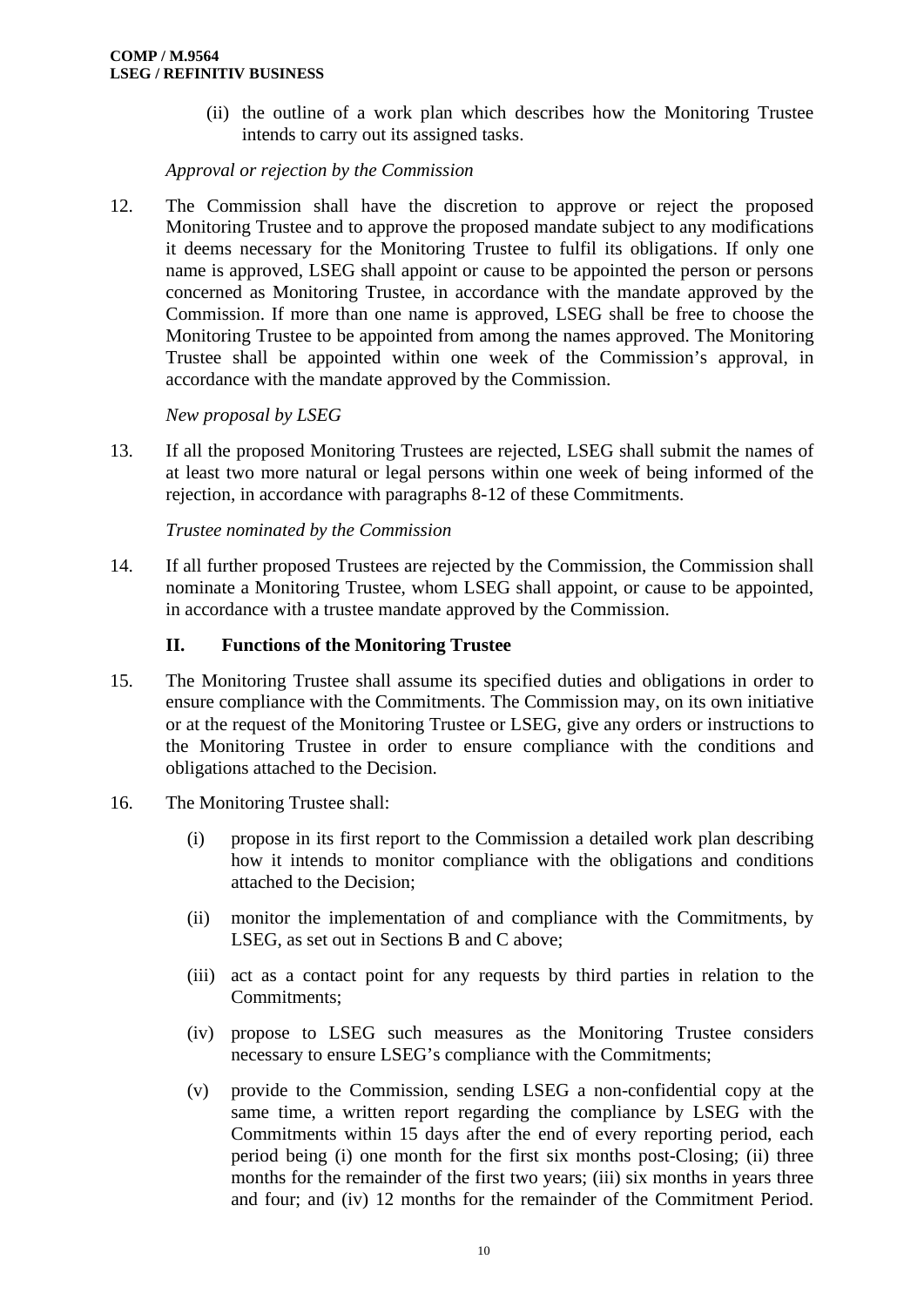The Commission can amend the frequency of these reports after consulting with the Monitoring Trustee;

- (vi) promptly report in writing to the Commission, sending LSEG a nonconfidential copy at the same time, if it concludes on reasonable grounds that LSEG is failing to comply with the Commitments; and
- (vii) assume the other functions assigned to the Monitoring Trustee under the conditions and obligations attached to the Decision.

## **III. Duties and obligations of LSEG**

- 17. LSEG shall provide and shall cause its advisors to provide the Monitoring Trustee with all such co-operation, assistance and information as the Monitoring Trustee may reasonably require to perform its tasks.
- 18. The Monitoring Trustee shall have full and complete access to any of LSEG's books, records, documents, management or other personnel, facilities, sites and technical information necessary for fulfilling its duties under the Commitments, and LSEG shall provide the Monitoring Trustee upon request with copies of any document. LSEG shall make available to the Monitoring Trustee one or more offices on their premises and shall be available for meetings in order to provide the Monitoring Trustee with all information necessary for the performance of its tasks.
- 19. LSEG shall indemnify the Monitoring Trustee and its employees and agents (each an "*Indemnified Party*") and hold each Indemnified Party harmless against, and hereby agrees that an Indemnified Party shall have no liability to LSEG for, any liabilities arising out of the performance of the Monitoring Trustee's duties under the Commitments, except to the extent that such liabilities result from the wilful default, recklessness, gross negligence or bad faith of the Monitoring Trustee, its employees, agents or advisors.
- 20. At the expense of LSEG, the Monitoring Trustee may appoint advisors (in particular for corporate finance or legal advice), subject to LSEG's approval (this approval not to be unreasonably withheld or delayed) if the Monitoring Trustee considers the appointment of such advisors necessary or appropriate for the performance of its duties and obligations under the mandate, provided that any fees and other expenses incurred by the Monitoring Trustee are reasonable. Should LSEG refuse to approve the advisors proposed by the Monitoring Trustee, the Commission may approve the appointment of such advisors instead, after having heard LSEG. Only the Monitoring Trustee shall be entitled to issue instructions to the advisors. Paragraph 19 of these Commitments shall apply *mutatis mutandis*.
- 21. LSEG agrees that the Commission may share Confidential Information proprietary to LSEG with the Monitoring Trustee. The Monitoring Trustee shall not disclose such information, and the principles contained in Article 17(1) and (2) of the Merger Regulation apply *mutatis mutandis*.
- 22. LSEG agrees that the contact details of the Monitoring Trustee are published on the website of the Commission's Directorate-General for Competition and they shall inform interested third parties of the identity and the tasks of the Monitoring Trustee.
- 23. For a period of ten years from the Effective Date the Commission may request all information from LSEG that is reasonably necessary to monitor the effective implementation of these Commitments.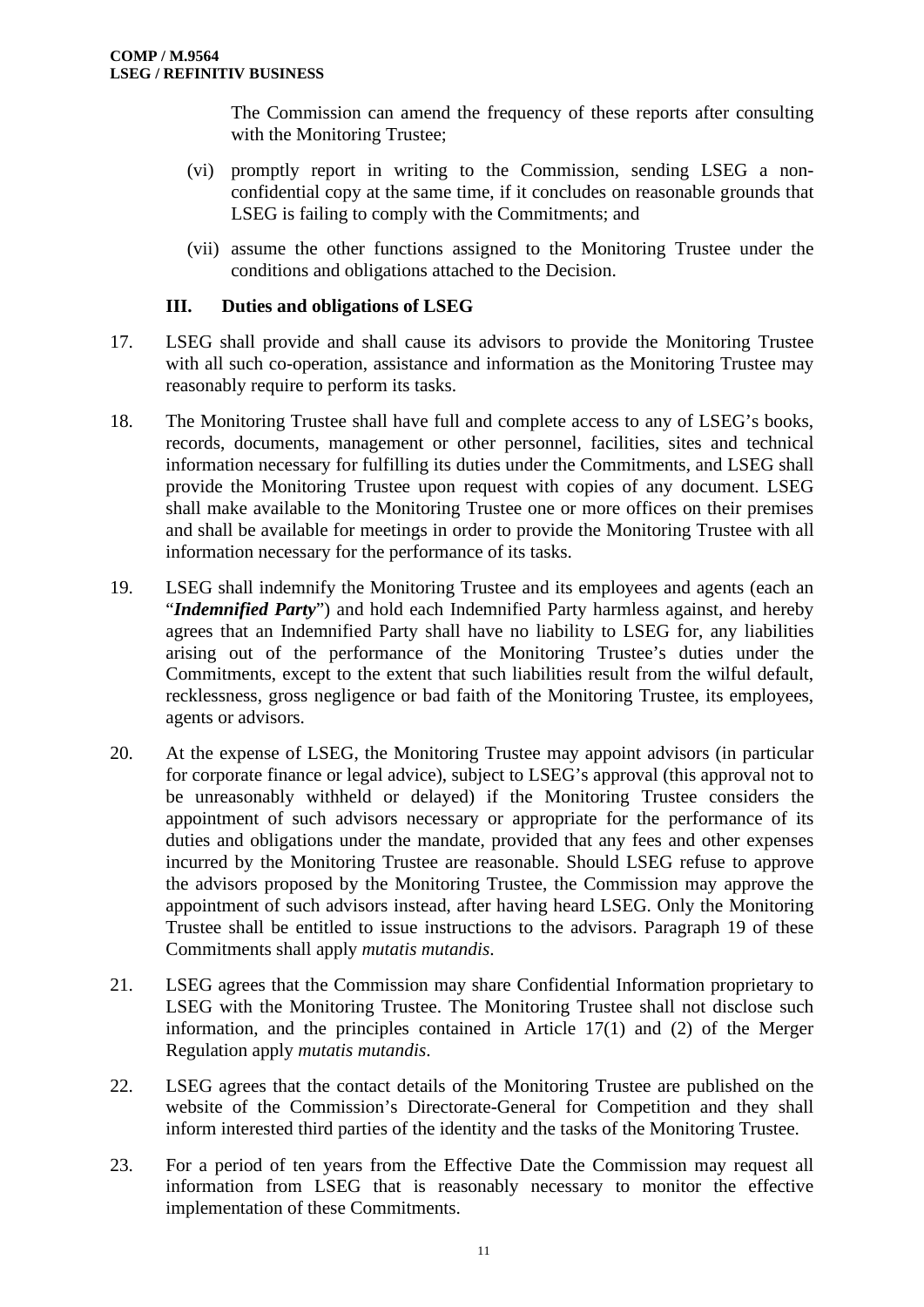# **IV. Replacement, discharge and reappointment of the Monitoring Trustee**

- 24. If the Monitoring Trustee ceases to perform its functions under the Commitments or for any other good cause, including the exposure of the Trustee to a Conflict of Interest:
	- (i) the Commission may, after hearing the Monitoring Trustee and LSEG, require LSEG to replace the Monitoring Trustee; or
	- (ii) LSEG may, with the prior approval of the Commission, replace the Monitoring Trustee.
- 25. If the Monitoring Trustee is removed according to paragraph 24 of these Commitments, the Monitoring Trustee may be required to continue in its function until a new Monitoring Trustee is in place to whom the Monitoring Trustee has effected a full hand over of all relevant information. The new Monitoring Trustee shall be appointed in accordance with the procedure referred to in paragraphs 8-14 of these Commitments.
- 26. Unless removed according to paragraph 24 of these Commitments, the Monitoring Trustee shall cease to act as Monitoring Trustee only after the Commission has discharged it from its duties after all the Commitments with which the Monitoring Trustee has been entrusted have been implemented. However, the Commission may at any time require the reappointment of the Monitoring Trustee if it subsequently appears that the relevant remedies might not have been fully and properly implemented.

#### **Section E. Fast-track dispute resolution procedure**

- 27. In the event that a Complainant has reason to believe that LSEG has failed to comply with its obligations as set out in these Commitments, the fast-track dispute resolution procedure as described in this section will apply. Such fast-track dispute resolution mechanism will be an additional option to the benefit of the Complainant and not an obligation for it. LSEG commits not to suspend access to its global OTC IRD Clearing Services to the Complainant until the date of the final award of the Arbitral Tribunal or, in case a preliminary ruling is requested, until the date of this preliminary ruling (unless in each case such access suspension is necessary for regulatory and/or risk management reasons).
- 28. If the Complainant wishes to avail itself of the fast-track dispute resolution procedure, it shall send a written request to LSEG (with a copy to the Monitoring Trustee) setting out in detail the reasons leading that party to believe that LSEG is failing to comply with the requirements of these Commitments. The Complainant and LSEG will use best efforts to resolve all differences of opinion and to settle all disputes that may arise through co-operation and consultation within a reasonable period of time not exceeding 10 working days after receipt of the request, except where a complaint relates to a decision made by LSEG to ensure LCH Ltd's prudent risk management (in accordance with paragraph 29 below), in which case this period shall not exceed 25 working days (the "*Consultation Phase*").
- 29. In the event that a decision made by LSEG to ensure LCH Ltd's prudent risk management (in accordance with the laws and regulations applicable to LCH Ltd) attracts a complaint, the Monitoring Trustee shall request an opinion from the independent non-executive directors on the LCH Ltd Risk Committee on whether there was a bona fide reason for LSEG's risk decision. The Risk Committee will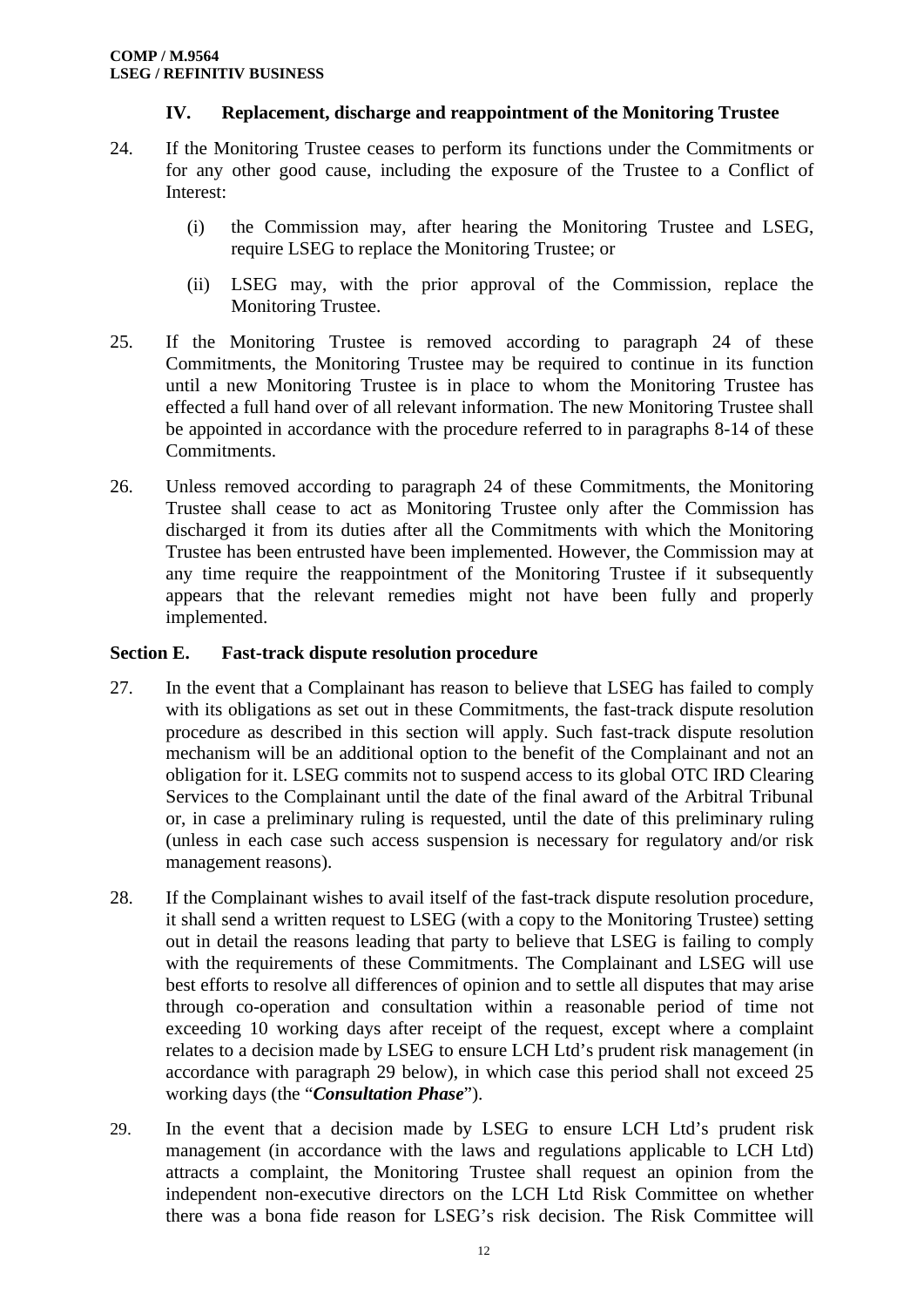report its findings to the Monitoring Trustee within 10 working days after receipt of the Monitoring Trustee's request (or such alternative period as agreed by the Monitoring Trustee).

- 30. The Monitoring Trustee shall be prepared, if requested, to facilitate the settlement of the dispute and shall present its own proposal (the "*Trustee Proposal*") for resolving the dispute, specifying in writing the action, if any, to be taken by LSEG in order to ensure compliance with the Commitments *vis-à-vis* the Complainant, within (i) 10 working days from the day that the Monitoring Trustee received LCH's Risk Committee report, when the Monitoring Trustee requested a report from LCH's Risk Committee and within (ii) five working days from the day that the Complainant sent the written request to LSEG, when the Monitoring Trustee did not request a report from LCH's Risk Committee.
- 31. The Monitoring Trustee will also have the ability to declare a complaint vexatious, frivolous or insufficiently substantiated, in which case LSEG will not need to comply with the obligations set out in paragraph 28, and the Arbitration process will not be available to the Complainant.
- 32. Without prejudice to paragraph 31, should the Complainant and LSEG (together the "*Parties to the Arbitration*") fail to resolve their differences of opinion in the consultation phase, the Complainant may serve a notice (the "*Notice*"), in the sense of a request for arbitration, to the International Chamber of Commerce (the "*ICC*") (the "*Arbitral Institution*"), with a copy of such Notice and request for arbitration to LSEG.
- 33. The Notice shall set out in detail the dispute, difference or claim (the "*Dispute*") and shall contain, inter alia, all issues of both fact and law, including any suggestions as to the procedure, and all documents relied upon shall be attached, e.g. documents, agreements, expert reports, and witness statements (without prejudice to the possibility for the Complainant to submit additional evidence and documents during the course of the Arbitration Procedure). The Notice shall also contain a detailed description of the action to be undertaken by LSEG (including, if appropriate, a draft contract comprising all relevant terms and conditions) and the Trustee Proposal, including a comment as to its appropriateness.
- 34. LSEG shall, within 10 working days from receipt of the Notice, submit its answer (the "*Answer*"), which shall provide detailed reasons for its conduct and set out, inter alia, all issues of both fact and law, including any suggestions as to the procedure, and all documents relied upon, e.g. documents, agreements, expert reports, and witness statements. The Answer shall, if appropriate, contain a detailed description of the action which LSEG proposes to undertake vis-à-vis the Complainant (including, if appropriate, a draft contract comprising all relevant terms and conditions) and the Trustee Proposal (if not already submitted), including a comment as to its appropriateness.

# **I. Appointment of the Arbitrators**

35. The Arbitral Tribunal shall consist of three persons. The Complainant shall nominate its arbitrator in the Notice; LSEG shall nominate its arbitrator in the Answer. The arbitrators nominated by the Complainant and by LSEG shall, within five working days of the nomination of the latter, nominate the chairman, making such nomination known to the parties and the Arbitral Institution which shall forthwith confirm the appointment of all three arbitrators.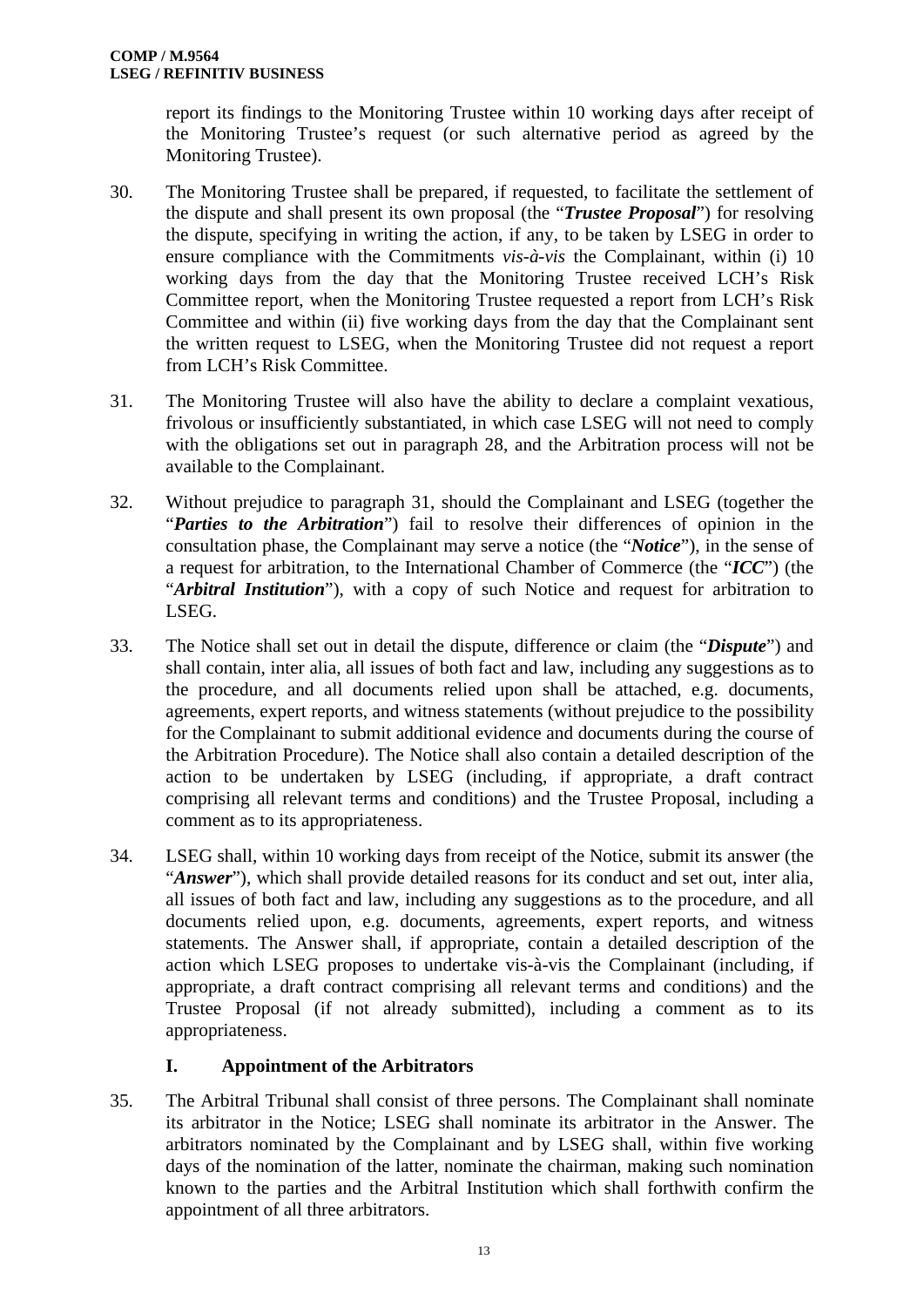- 36. Should the Complainant wish to have the Dispute decided by a sole arbitrator it shall indicate this in the Notice. In this case, the Complainant and LSEG shall agree on the nomination of a sole arbitrator within five working days from the communication of the Answer, communicating this to the Arbitral Institution.
- 37. Should (i) LSEG fail to nominate an arbitrator; (ii) the two arbitrators fail to agree on the chairman; or (iii) the Parties to the Arbitration fail to agree on a sole arbitrator, the default appointment(s) shall be made by the Arbitral Institution.
- 38. The three-person arbitral tribunal or, as the case may be, the sole arbitrator, are herein referred to as the *Arbitral Tribunal*.

# **II. Arbitration Procedure**

- 39. The Dispute shall be finally resolved by arbitration under the ICC rules, with such modifications or adaptations as foreseen herein or necessary under the circumstances (the "*Rules*"). The Arbitration shall be conducted in London, England in the English language.
- 40. The procedure shall be a fast-track procedure. For this purpose, the Arbitral Tribunal shall shorten all applicable procedural time-limits under the Rules as far as admissible and appropriate in the circumstances. The Parties to the Arbitration shall consent to the use of e-mail for the exchange of documents.
- 41. The Arbitral Tribunal shall, as soon as practical after the confirmation of the Arbitral Tribunal, hold an organisational conference to discuss any procedural issues with the Parties to the Arbitration. Terms of Reference shall be drawn up and signed by the Parties to the Arbitration and the Arbitration Tribunal at the organisational meeting or thereafter and a procedural time-table shall be established by the Arbitral Tribunal. An oral hearing shall, as a rule, be established within two months of the confirmation of the Arbitral Tribunal.
- 42. In order to enable the Arbitral Tribunal to reach a decision, it shall be entitled to request any relevant information from the Parties to the Arbitration, to appoint experts and to examine them at the hearing, and to establish the facts by all appropriate means. The Arbitral Tribunal is also entitled to ask for assistance by the Monitoring Trustee in all stages of the procedure if the Parties to the Arbitration agree.
- 43. The Arbitral Tribunal shall not disclose Confidential Information and shall apply the standards attributable to Confidential Information under the Merger Regulation. The Arbitral Tribunal may take the measures necessary for protecting Confidential Information in particular by restricting access to Confidential Information to the Arbitral Tribunal, the Monitoring Trustee, and outside counsel and experts of the opposing party.
- 44. The burden of proof in any dispute under these Rules shall be borne as follows: (i) the Complainant must produce evidence of a prima facie case; and (ii) if the Complainant produces evidence of a prima facie case, the Arbitral Tribunal must find in favour of the Complainant unless LSEG can produce evidence to the contrary.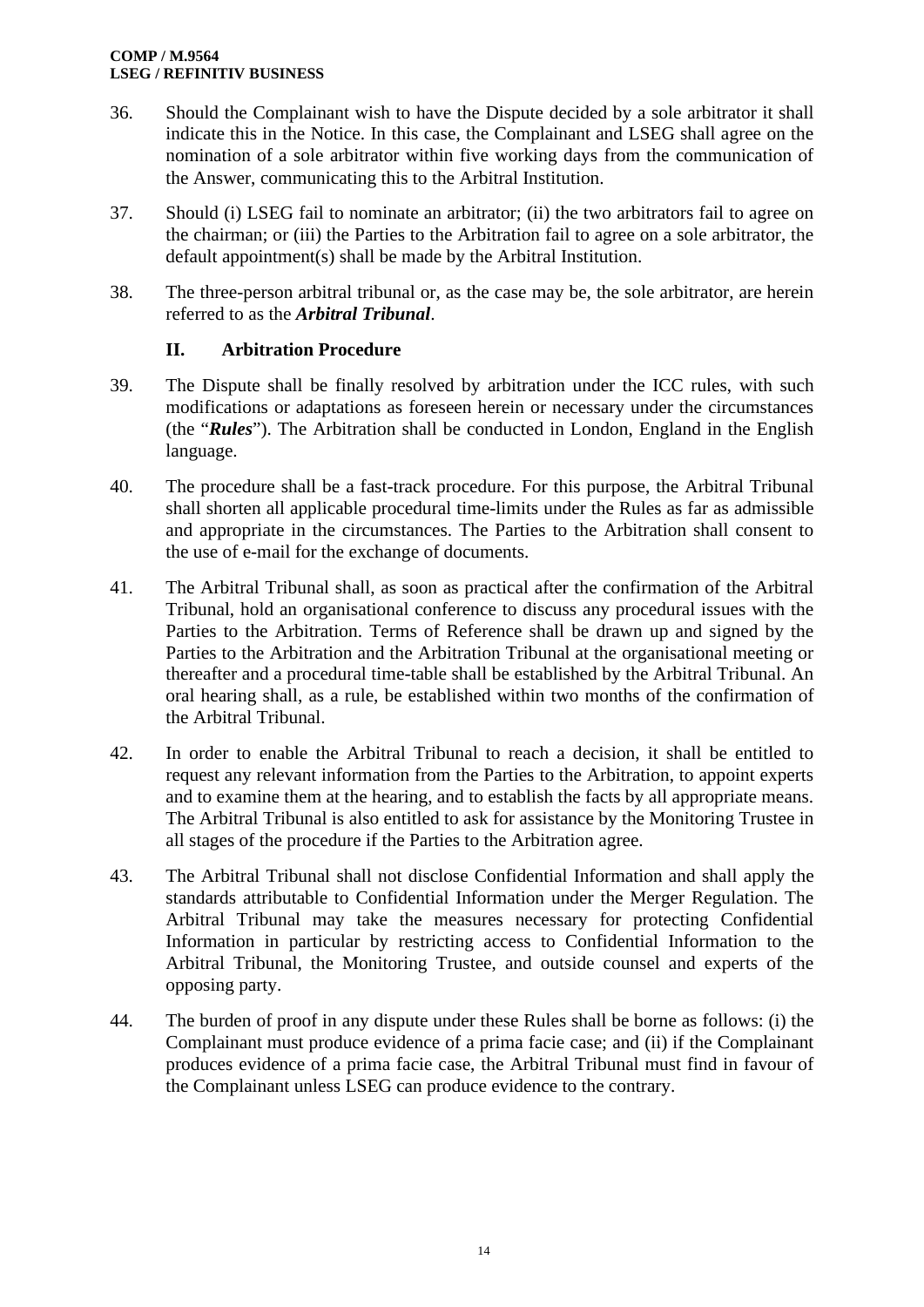## **III. Involvement of the Commission**

- 45. The Commission shall be allowed and enabled to participate in all stages of the procedure by:
	- (i) receiving all written submissions (including documents and reports, etc.) made by the Parties to the Arbitration;
	- (ii) receiving all orders, interim and final awards and other documents exchanged by the Arbitral Tribunal with the Parties to the Arbitration (including Terms of Reference and procedural time-table);
	- (iii) giving the Commission the opportunity to file amicus curiae briefs; and
	- (iv) being present at the hearing(s) and being allowed to ask questions to parties, witnesses and experts.
- 46. The Arbitral Tribunal shall forward, or shall order the Parties to the Arbitration to forward, the documents mentioned to the Commission without delay.
- 47. In the event of disagreement between the Parties to the Arbitration regarding the interpretation of the Commitment, the Arbitral Tribunal may seek the Commission's interpretation of the Commitment before finding in favour of any Party to the Arbitration and shall be bound by the interpretation.

## **IV. Decisions of the Arbitral Tribunal**

- 48. The Arbitral Tribunal shall take all decisions by majority vote. The Arbitral Tribunal shall decide the Dispute on the basis of these Commitments and the Decision. Issues not covered by the Commitments and the Decision shall be decided (in the order as stated) by reference to the Merger Regulation, EU law and general principles of law common to the legal orders of the Member States as well as of England & Wales without a requirement to apply a particular national system.
- 49. In the event that a decision made by LSEG to ensure LCH Ltd's prudent risk management (in accordance with the laws and regulations applicable to LCH Ltd) attracts a complaint, the Arbitral Tribunal shall give due consideration to the evidence adduced by LSEG in relation to its prudent exercise of risk management, including but not limited to: (i) LCH SwapClear's historical practices for determining risk; (ii) any opinion, view or recommendation of the LCH Ltd Risk Committee (including where constituted in a manner consistent with paragraph 29 of these Commitments); (iii) any view or indication provided by any relevant regulatory authority; and (iv) any other regulatory guidance as to the regulatory or risk management question at issue.
- 50. Upon request of the Complainant or LSEG, the Arbitral Tribunal may make a preliminary ruling on the Dispute. The preliminary ruling shall be rendered within ten working days after the confirmation of the Arbitral Tribunal, shall be applicable immediately and, as a rule, remain in force until a final decision is rendered.
- 51. The final award shall, as a rule, be rendered within six months after the confirmation of the Arbitral Tribunal. The time-frame shall, in any case, be extended by the time the Commission takes to submit an interpretation of the Commitment if asked by the Arbitral Tribunal.
- 52. The Arbitral Tribunal shall, in the preliminary ruling as well as in the final award, specify the action, if any, to be taken by LSEG in order to comply with the